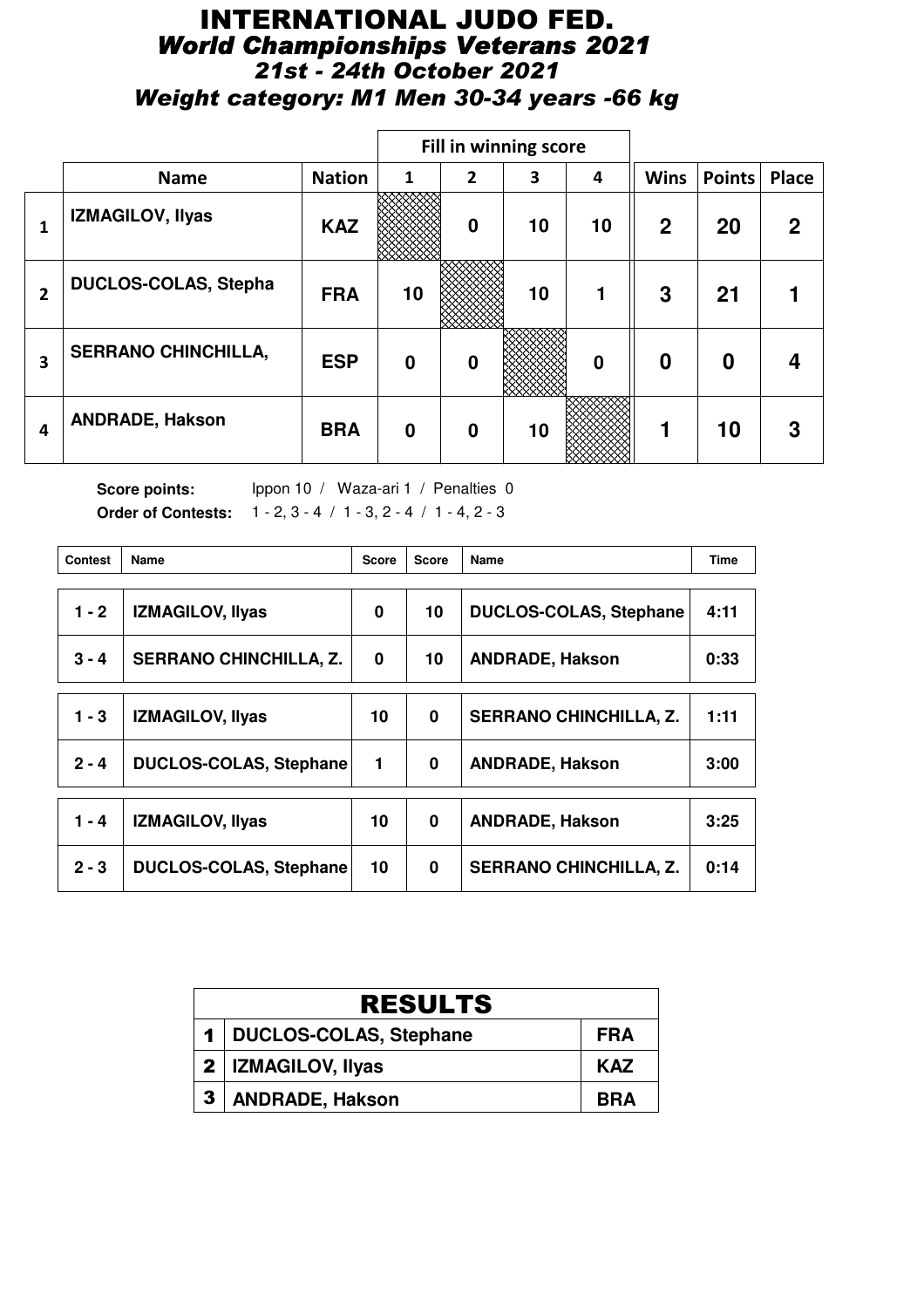**1**

**5**

**7**

**6**

**4**

**8**

# *World Championships Veterans 202121st - 24th October 2021*

-73 kg

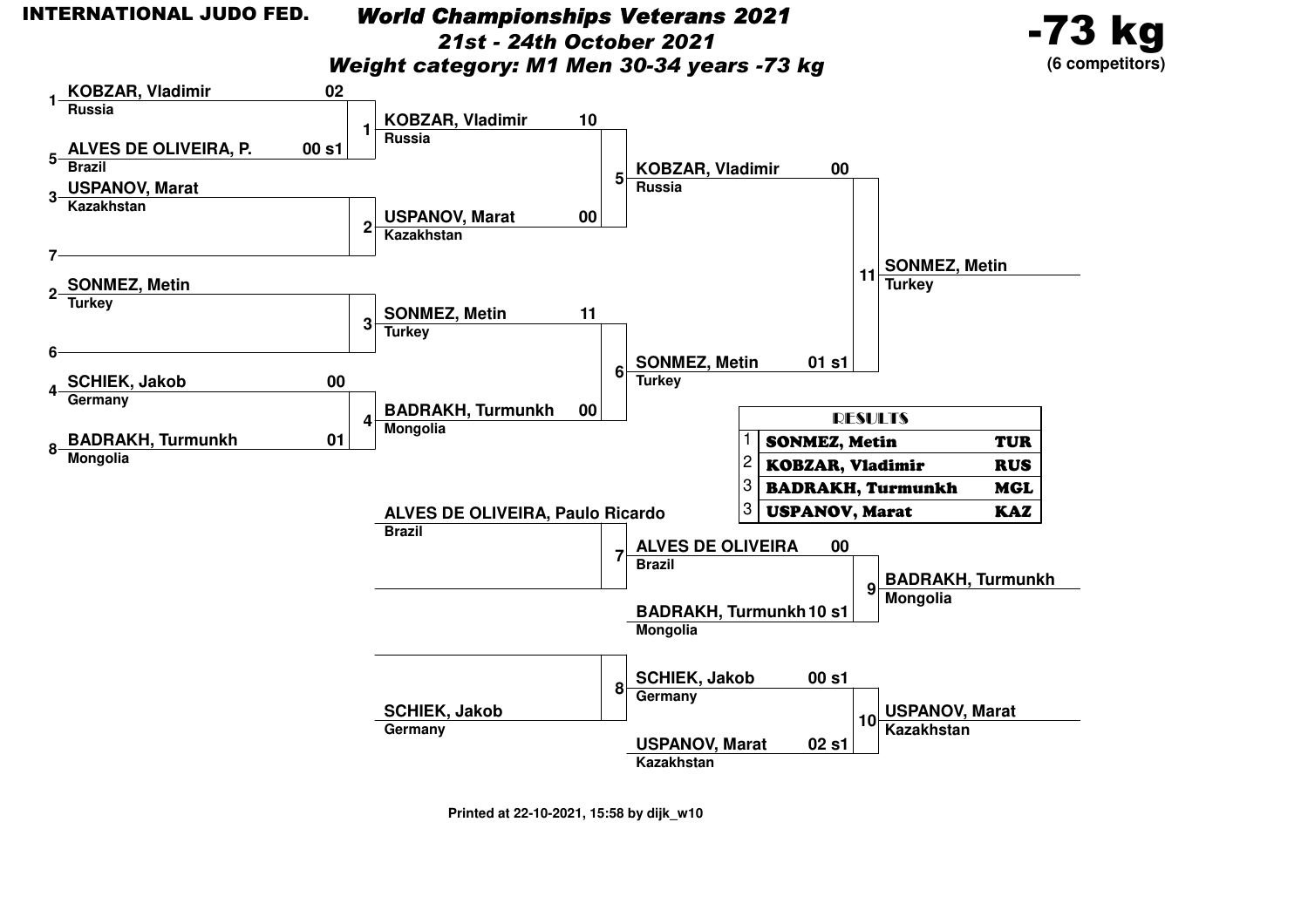**9**

**13**

**11**

**10**

**14**

**412**

**16**

 **KAZ BEISENOV, Kairat 2MDAGAINA, Alexandru**

**CHI IDRO, Rodrigo6**

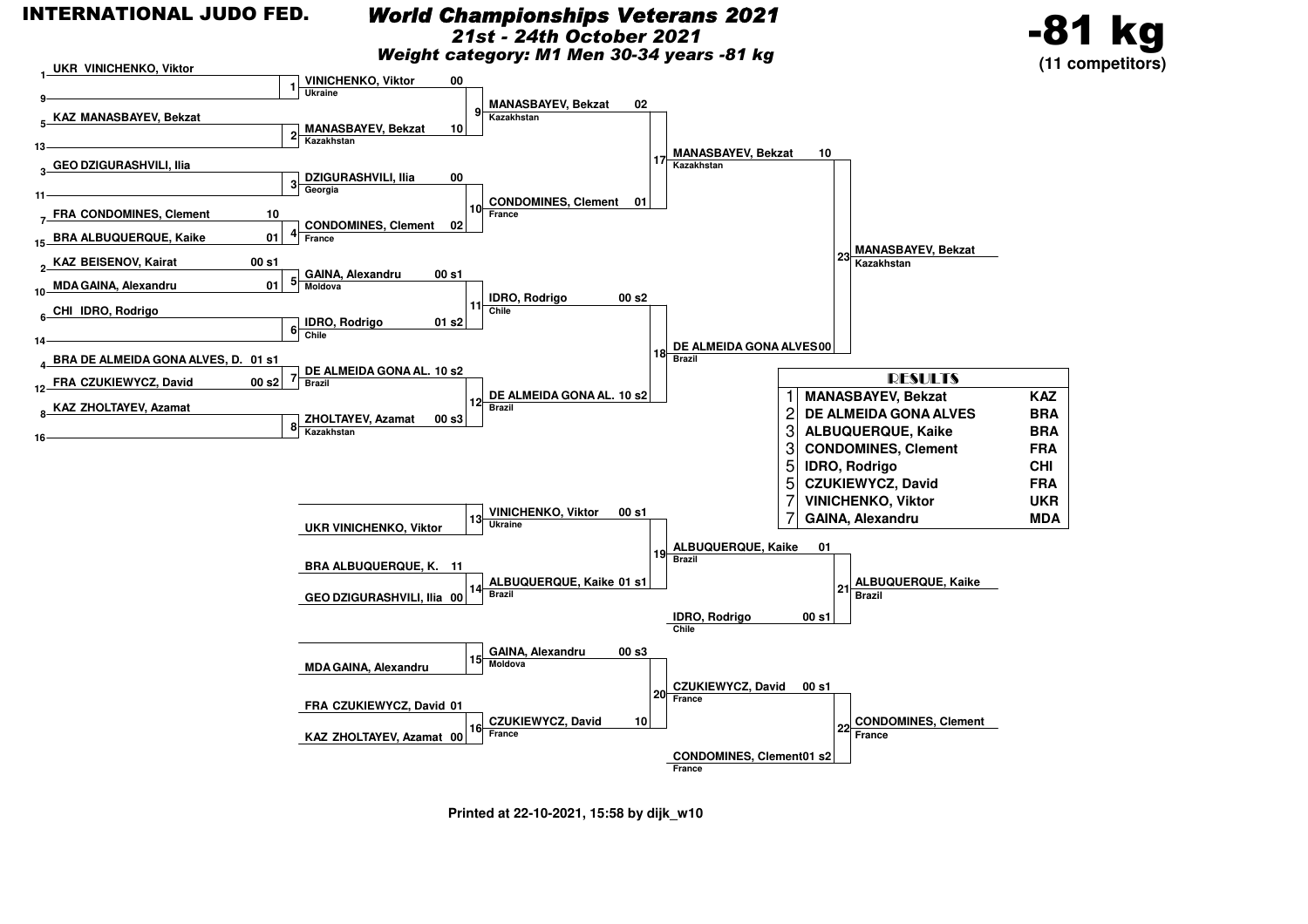## *World Championships Veterans 202121st - 24th October 2021*

*Weight category: M1 Men 30-34 years -90 kg*



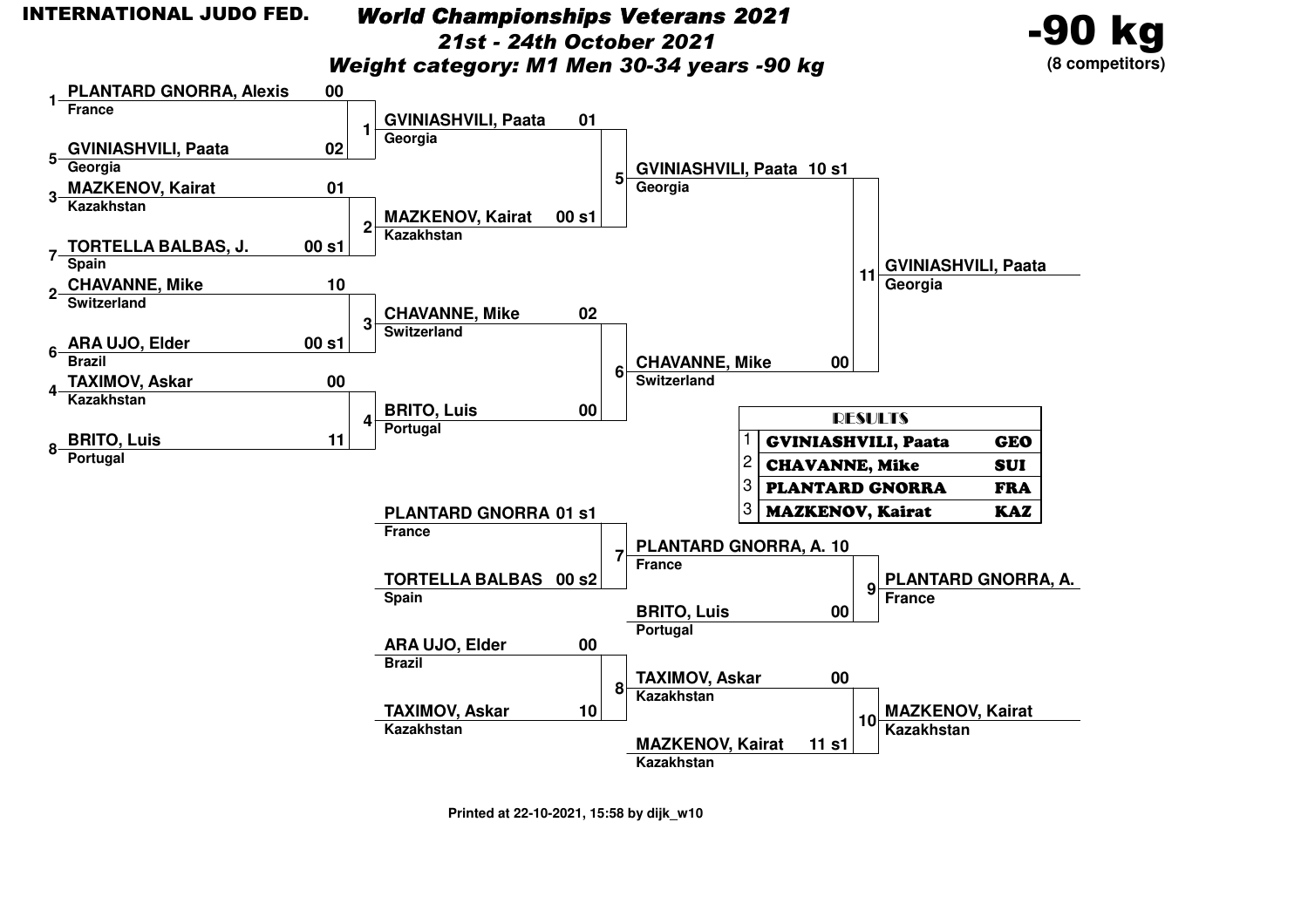# *World Championships Veterans 2021*

*21st - 24th October 2021*

-100 kg

**(6 competitors)**

*Weight category: M1 Men 30-34 years -100 kg*

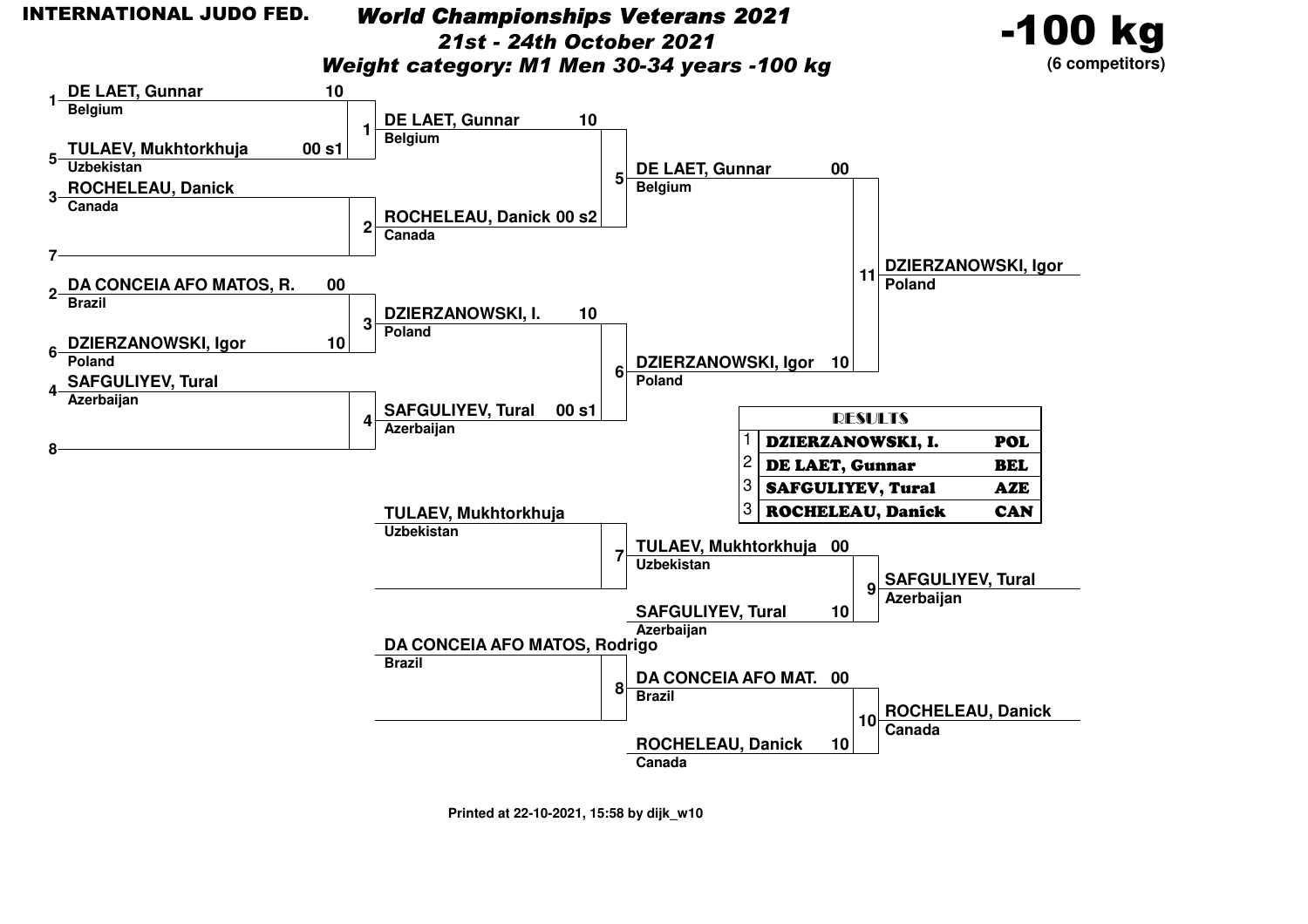# INTERNATIONAL JUDO FED. World Championships Veterans 2021 *21st - 24th October 2021* Weight category: M1 Men 30-34 years +100 kg

|                |                              |               | Fill in winning score |                  |    |                |                          |             |
|----------------|------------------------------|---------------|-----------------------|------------------|----|----------------|--------------------------|-------------|
|                | <b>Name</b>                  | <b>Nation</b> | 1                     | 2                | 3  |                | <b>Wins Points Place</b> |             |
| 1              | <b>TERESHCHENKO, Mykola</b>  | <b>UKR</b>    |                       | $\boldsymbol{0}$ | 10 | 1              | 10                       | $\mathbf 2$ |
| $\overline{2}$ | <b>SILVA, Diogo</b>          | <b>POR</b>    |                       |                  | 10 | $\overline{2}$ | 11                       |             |
| 3              | <b>SHEGVIASHVILI, Anzori</b> | <b>GEO</b>    | $\bf{0}$              | $\bf{0}$         |    | $\bf{0}$       | $\Omega$                 | 3           |

**Order of Contests:** 1 - 2 / 1 - 3 / 2 - 3

| <b>Contest</b> | <b>Name</b>                 | Score | Score | Name                | Time |
|----------------|-----------------------------|-------|-------|---------------------|------|
| $1 - 2$        | <b>TERESHCHENKO, Mykola</b> | 0     |       | <b>SILVA, Diogo</b> | 5:12 |

|  | <b>TERESHCHENKO, Mykola</b> |  |  | <b>SHEGVIASHVILI, Anzori</b> | 2:00 |
|--|-----------------------------|--|--|------------------------------|------|
|--|-----------------------------|--|--|------------------------------|------|

Score points: Ippon 10 / Waza-ari 1 / Penalties 0

| <b>RESULTS</b>               |            |  |  |  |  |
|------------------------------|------------|--|--|--|--|
| 1   SILVA, Diogo             | <b>POR</b> |  |  |  |  |
| 2   TERESHCHENKO, Mykola     | <b>UKR</b> |  |  |  |  |
| <b>SHEGVIASHVILI, Anzori</b> | <b>GEO</b> |  |  |  |  |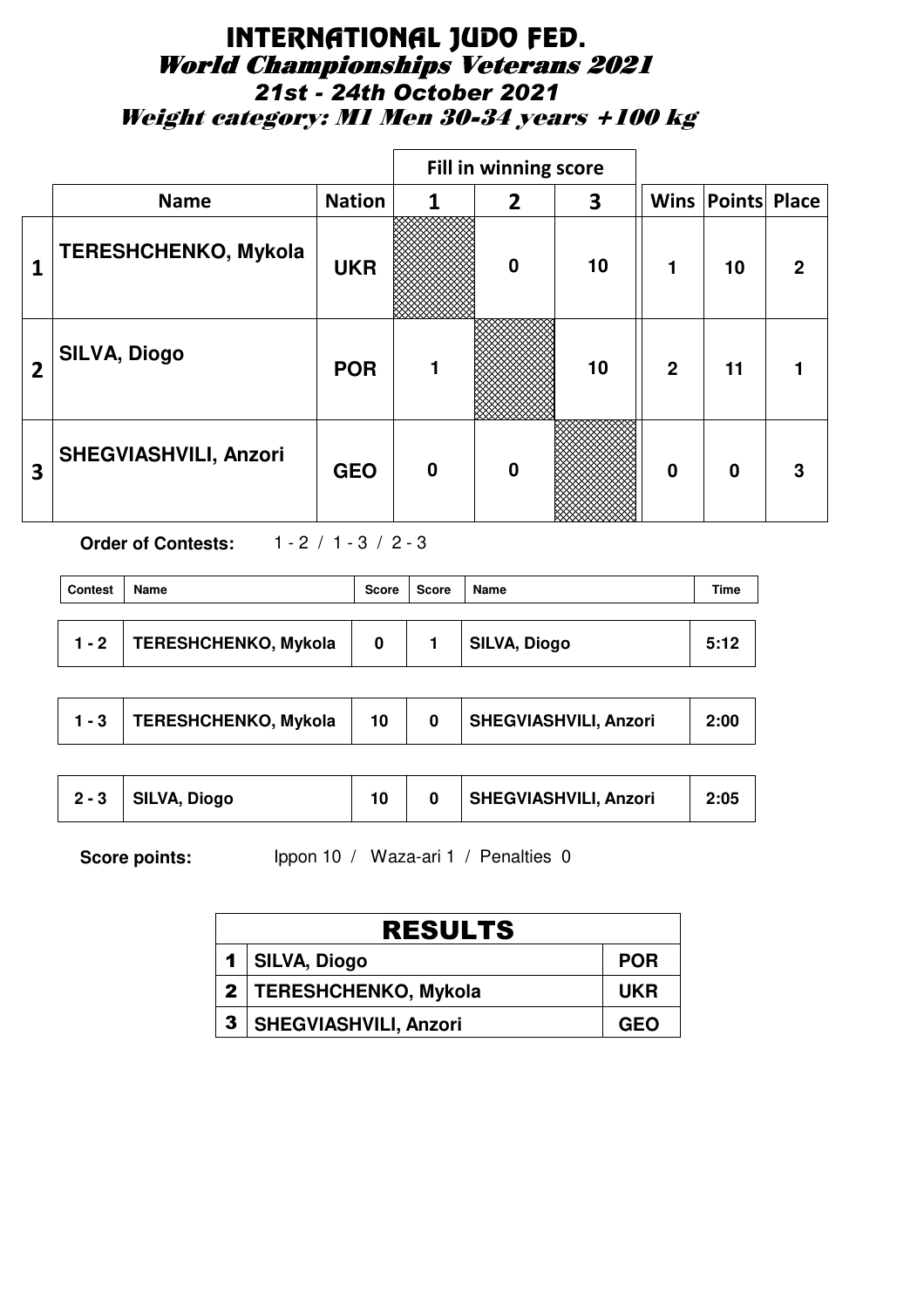### *World Championships Veterans 2021*

*21st - 24th October 2021*



*Weight category: M3 Men 40-44 years -66 kg*



**Printed at 22-10-2021, 15:58 by dijk\_w10**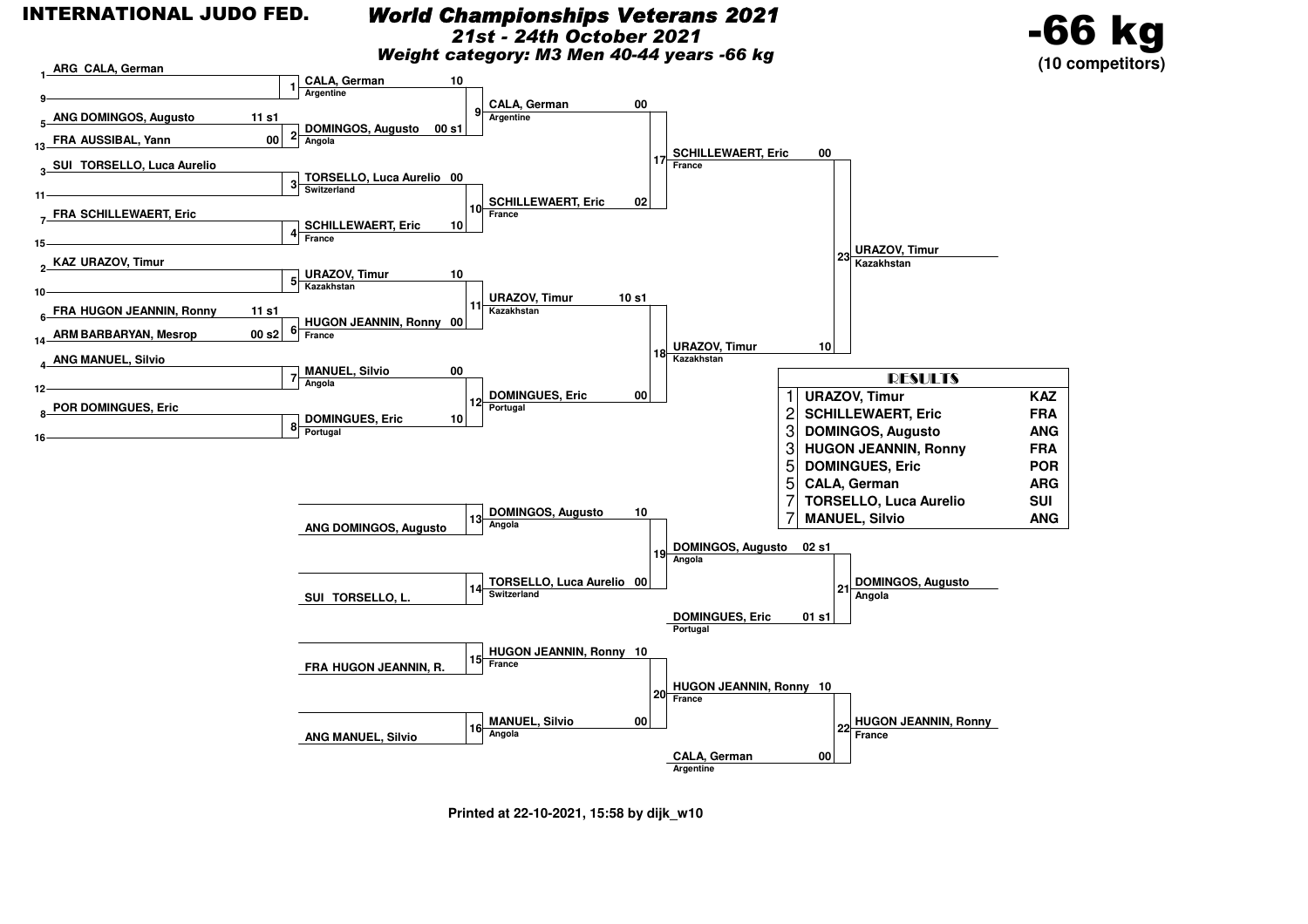![](_page_7_Figure_0.jpeg)

### *World Championships Veterans 2021*

*21st - 24th October 2021*

-73 kg

*Weight category: M3 Men 40-44 years -73 kg*

![](_page_7_Figure_4.jpeg)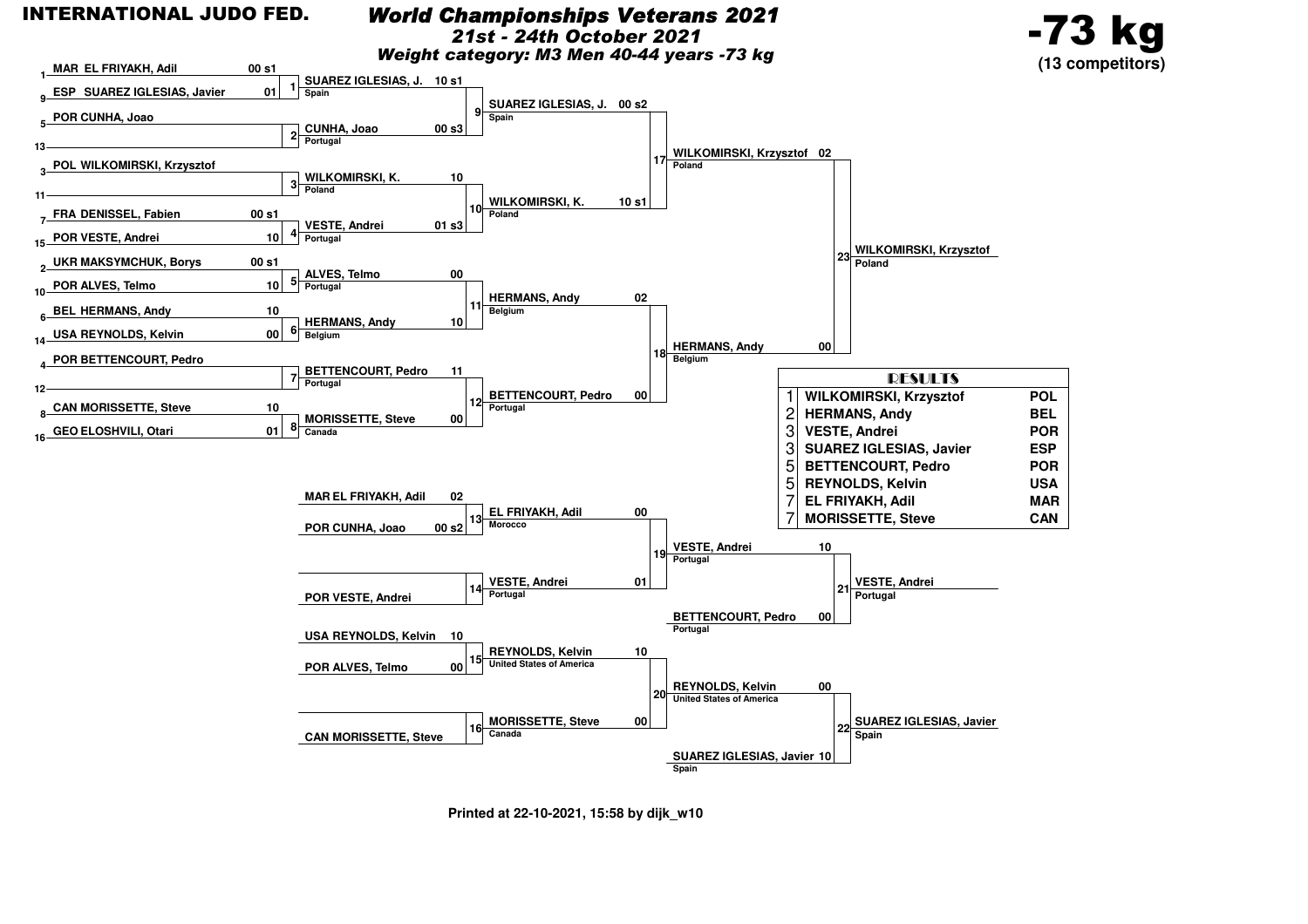### *World Championships Veterans 2021*

*21st - 24th October 2021*

*Weight category: M3 Men 40-44 years -81 kg*

![](_page_8_Figure_4.jpeg)

![](_page_8_Figure_5.jpeg)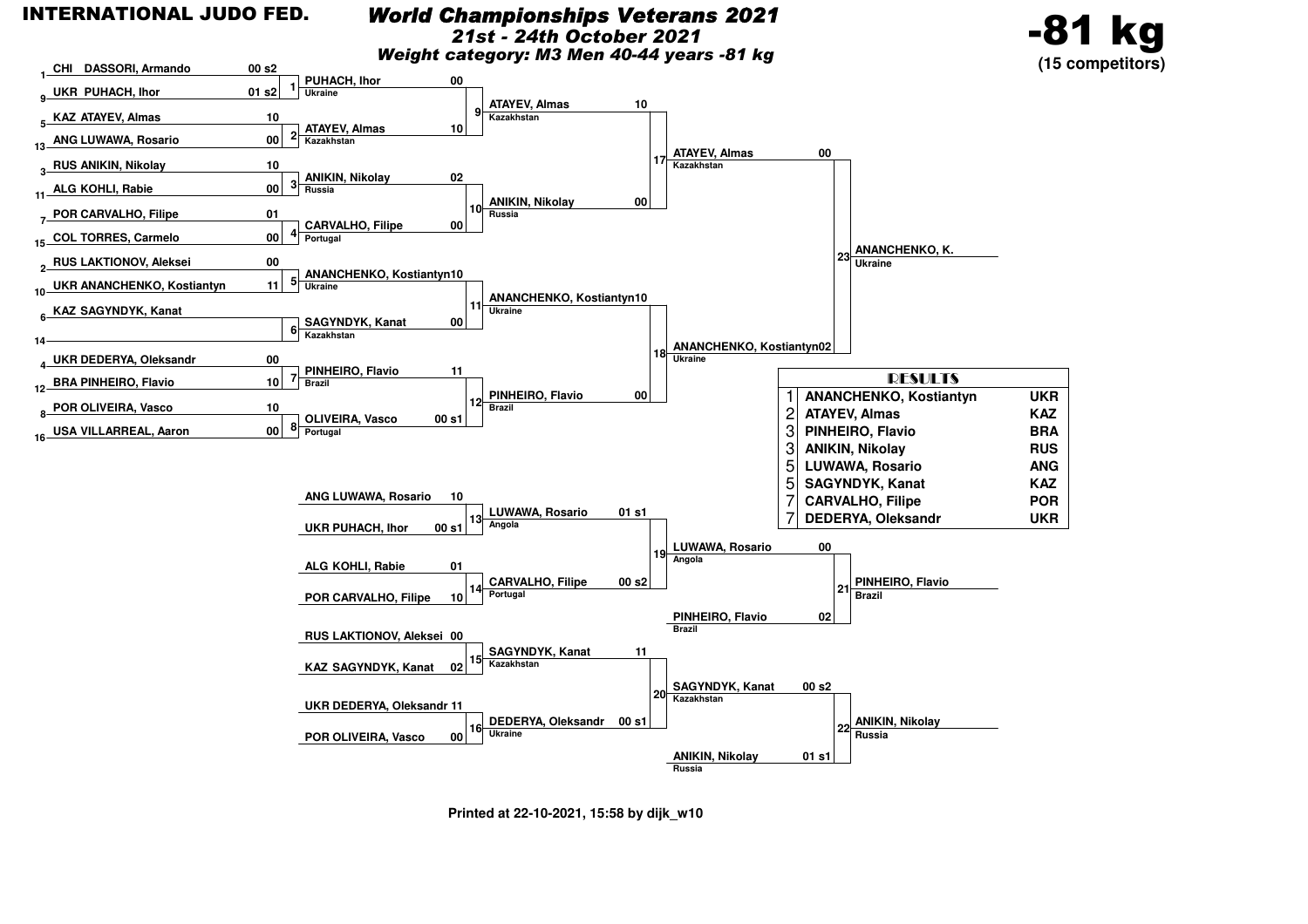# *World Championships Veterans 2021*

*21st - 24th October 2021*

*Weight category: M3 Men 40-44 years -90 kg*

![](_page_9_Figure_4.jpeg)

![](_page_9_Figure_5.jpeg)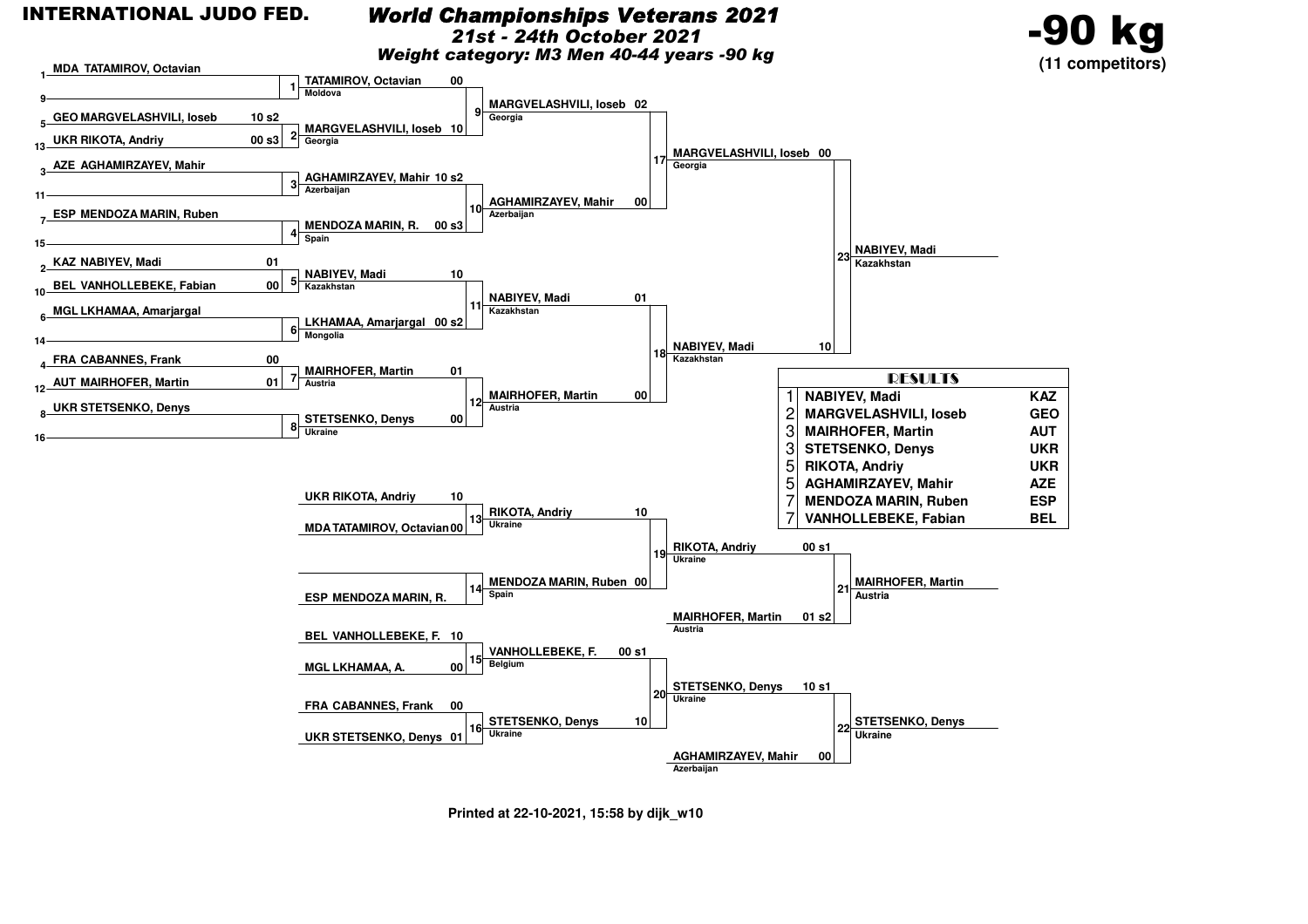*World Championships Veterans 202121st - 24th October 2021*

-100 kg**(7 competitors)**

*Weight category: M3 Men 40-44 years -100 kg*

![](_page_10_Figure_4.jpeg)